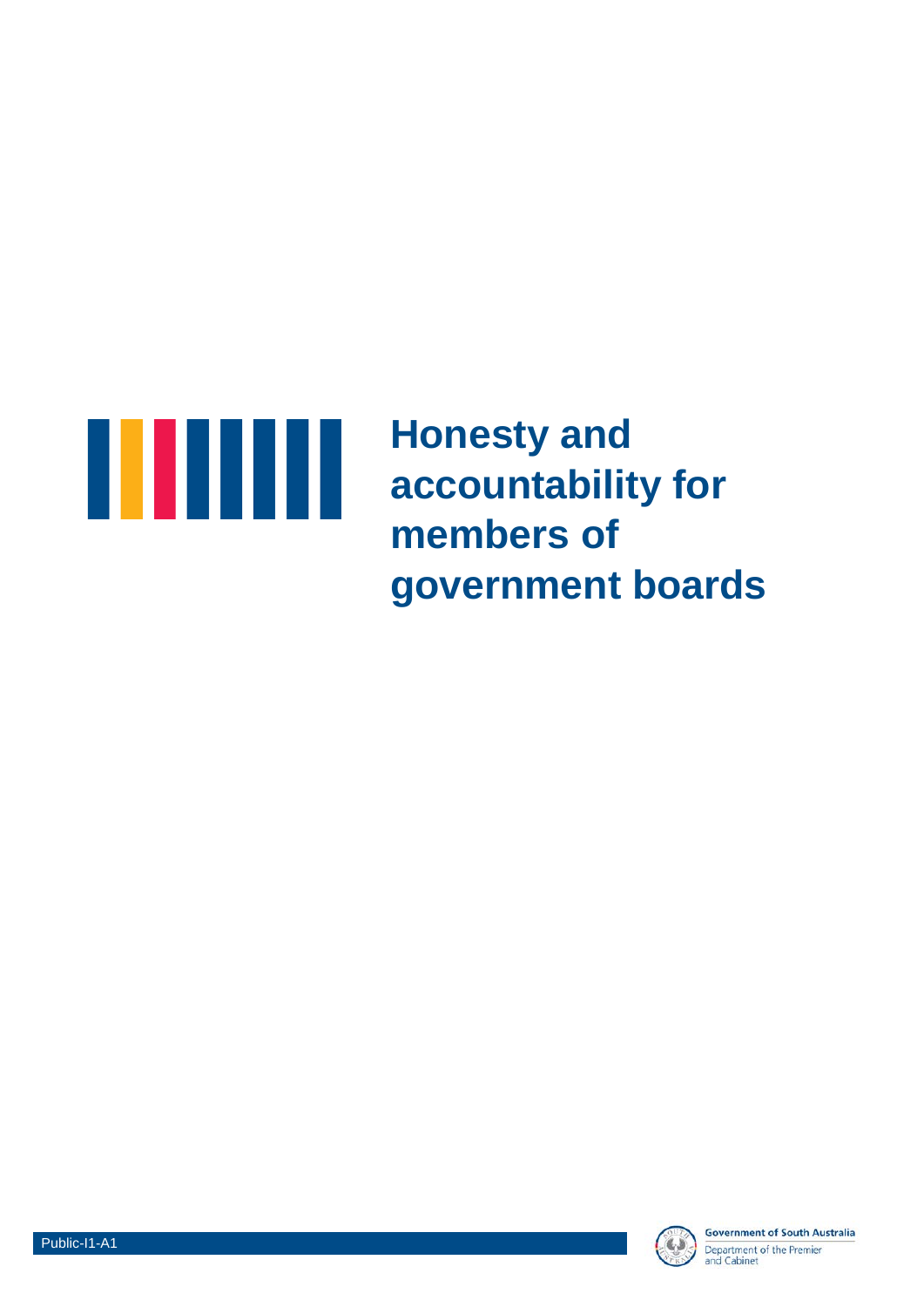# **Table of contents**

| Duties applicable to both corporate agency and advisory body members 6 |  |
|------------------------------------------------------------------------|--|
|                                                                        |  |
|                                                                        |  |
|                                                                        |  |
|                                                                        |  |
|                                                                        |  |
|                                                                        |  |
|                                                                        |  |
|                                                                        |  |
|                                                                        |  |
|                                                                        |  |

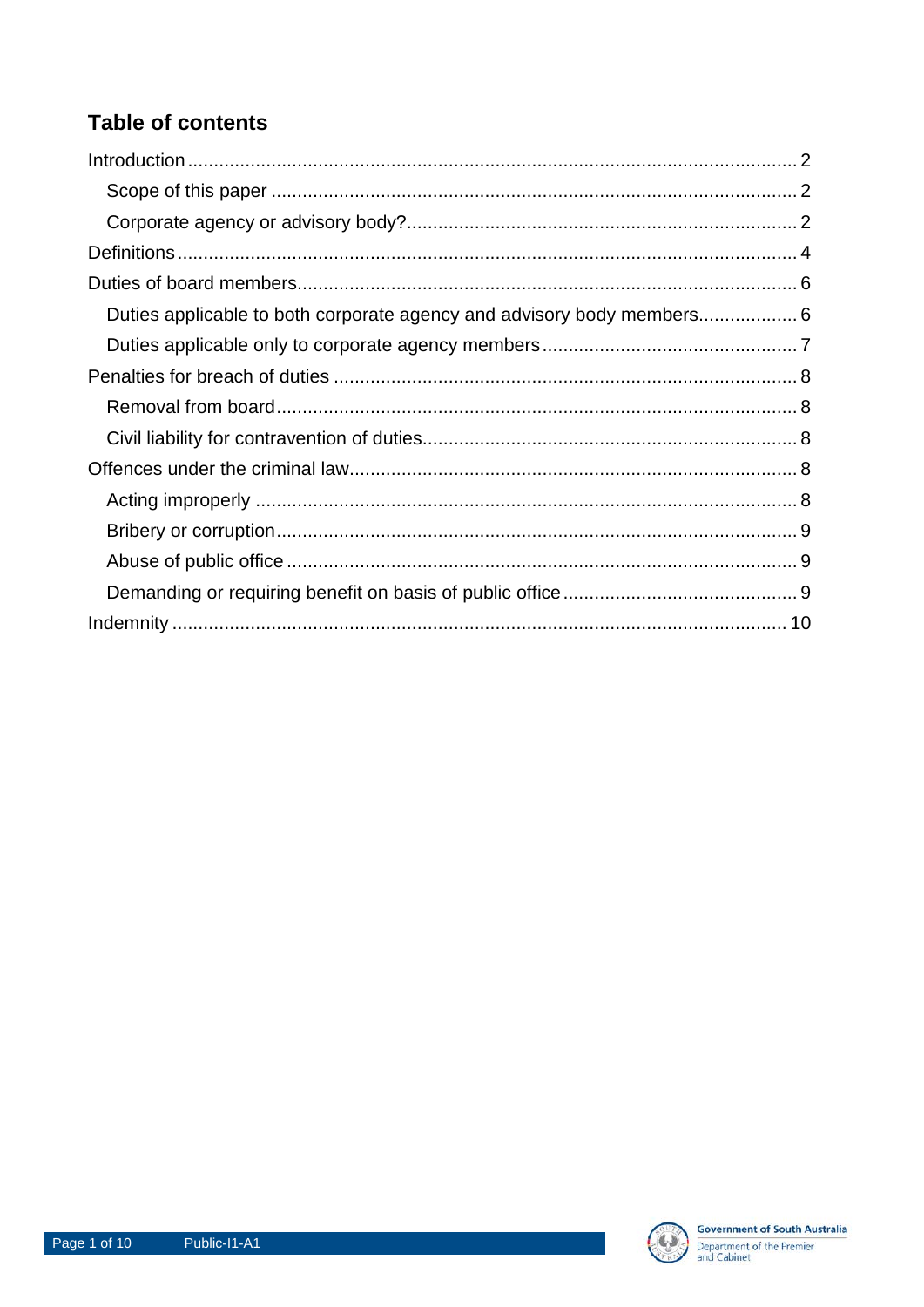# **Honesty and accountability for members of government boards**

# **Introduction**

Appointment to a government board places you in a unique position of trust. The community expects a high standard of ethical behaviour from the public sector, and to ensure that this expectation is met, public sector appointees operate under a framework of rules dealing with honesty and accountability. The framework is created by three Acts of Parliament:

- the *Public Sector (Honesty and Accountability) Act 1995*, which covers appointees' legal duties
- the *Criminal Law Consolidation Act 1935*, which covers criminal offences committed by public officers, and
- the *Public Sector Act 2009*, which covers immunity from civil liability.

## **Scope of this paper**

The *Public Sector (Honesty and Accountability) Act 1995* defines two types of government boards—**corporate agencies** and **advisory bodies**—members of which are required to abide by the duties set out in the Act. This paper summarises those duties, as well as the relevant parts of the *Criminal Law Consolidation Act 1935* and the *Public Sector Act 2009*. The specific legislation (if any) governing your board may also contain some honesty and accountability provisions. Copies of South Australian legislation can be found at www.legislation.sa.gov.au.

The paper does not cover other types of boards, such as those subject to the *Public Corporations Act 1993*. For information on boards other than corporate agencies and advisory bodies, contact the Boards and Committees Unit (see 'further information').

## **Corporate agency or advisory body?**

The 'definitions' section of this paper provides the legal meanings of the terms 'corporate agency member' and 'advisory body', but they can be hard to decipher if you're not familiar with legislation. If you're unsure what type of board you sit on, you can contact the Boards and Committees team (see the 'further information' section). There are also several factors you can look at to determine whether your board is a corporate agency, an advisory body, or another type of board not covered by this paper.

A **corporate agency** is a public sector agency that is established as a body corporate under an Act of the South Australian Parliament. The term 'corporate agency' covers much of the same territory as the more familiar 'statutory authority', and includes bodies such as the Environment Protection Authority, the SACE Board, the Art Gallery of SA, Infrastructure SA, the Essential Services Commission of SA, Multicultural SA, and the SA Tourism Commission. Corporate agencies are separate to government

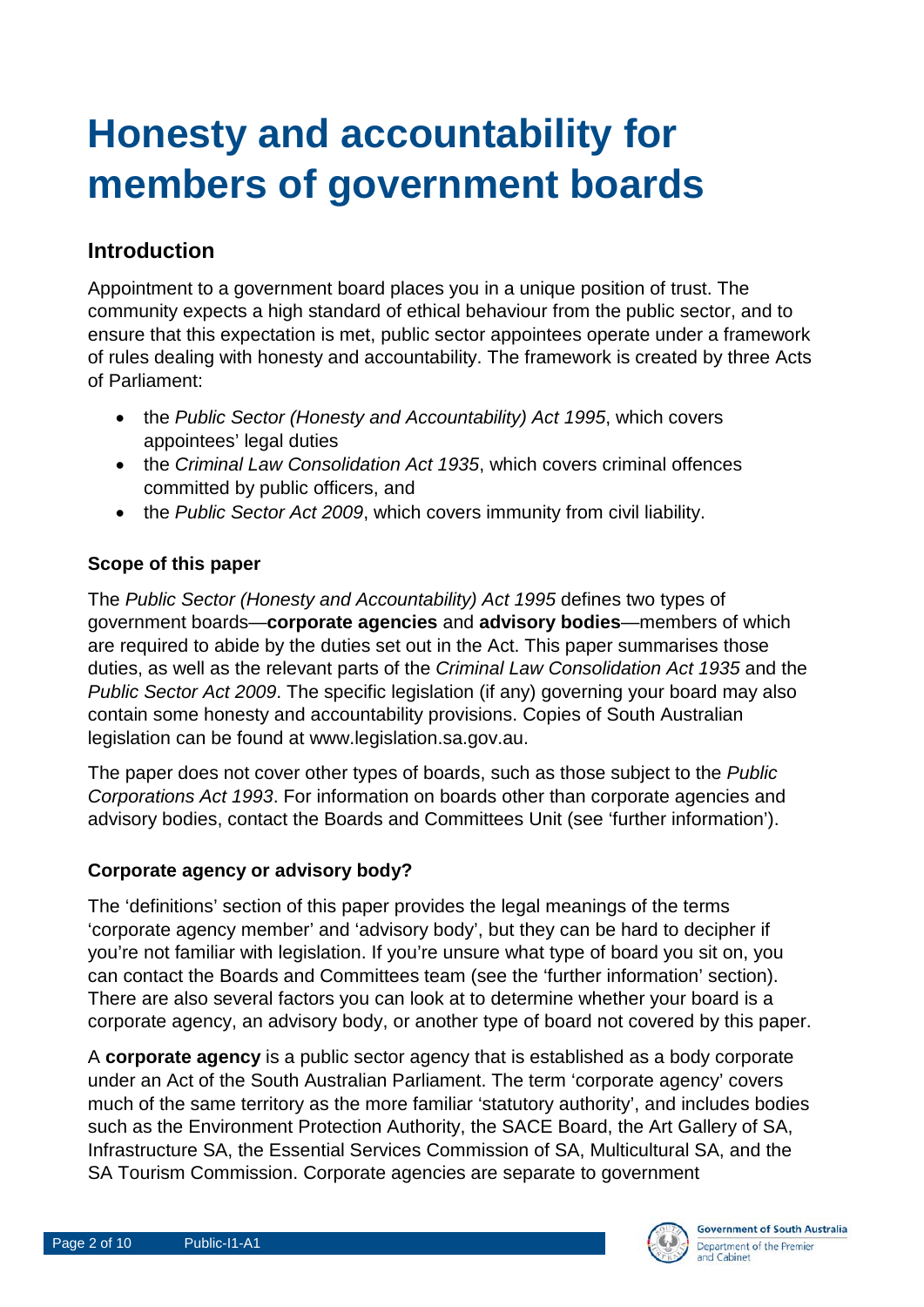departments, have a common seal, and are capable of suing or being sued in their own right, rather than under the auspices of the Crown. Sometimes a board itself may be a corporate agency, such as the Veterinary Surgeons Board; at other times, the corporate agency may have a governing board, such as the Board of the SA Fire and Emergency Services Commission. The majority of a corporate agency's members are appointed by the Governor or a minister.

All corporate agencies have a statement in their legislation declaring them to be a body corporate. Usually, the clause will look something like the example below, which is taken from the *Architectural Practice Act 2009*.

#### **4—Establishment of Board**

- (1) The *Architectural Practice Board of South Australia* is established.
- (2) The Board—
	- (a) is a body corporate; and
	- (b) has perpetual succession and a common seal; and
	- (c) is capable of suing and being sued in its corporate name; but and
	- (d) has all the powers of a natural person that are capable of being exercised by a body corporate; and
	- (e) has the functions and powers assigned or conferred by or under this Act.

An **advisory body** is an unincorporated body that provides advice to government. It may or may not be established by legislation, and all of its members will be appointed either by the Governor or by a minister. Examples of advisory bodies include the Defence SA Advisory Board, the Boating Facility Advisory Committee, the Premier's Council for Women, the South Australian Aboriginal Advisory Council, and the Minerals and Energy Advisory Council.

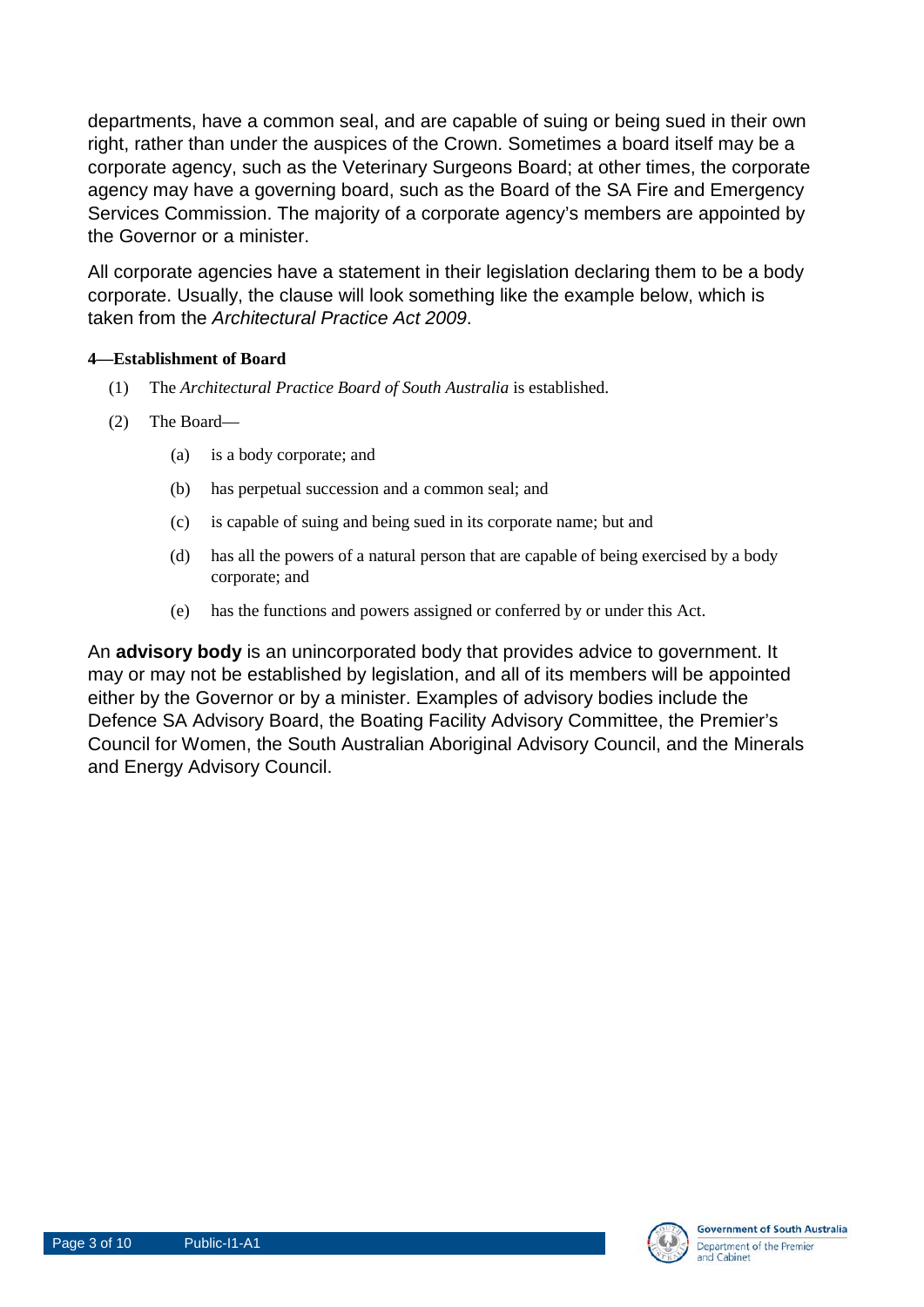# **Definitions**

Many of the terms used in this paper are defined by the legislation. The relevant definitions are provided below.

*Advisory body* is defined by section 2(1) of the *Public Sector (Honesty and Accountability) Act 1995* as meaning an unincorporated body comprised of members appointed by the Governor or a minister (whether or not under an Act) with a function of providing advice to a public sector agency.

**Associate** is defined by section 2(1a)(a) of the *Public Sector (Honesty and Accountability) Act 1995* as meaning:

- your spouse or domestic partner
- your relatives
- the relatives of your spouse or domestic partner
- a body corporate in which you or your associates hold shares worth at least ten percent of the value of the body corporate
- trustees of a trust of which you or your associates are beneficiaries, or
- a person declared by regulation to be an associate.

**Corporate agency member** is defined by section 2(1) of the *Public Sector (Honesty and Accountability) Act 1995* as meaning:

- a member of a public sector agency that is a body corporate, or
- a member of the governing body of a public sector agency that is a body corporate.

*Domestic partner* is defined by section 2(1) of the *Public Sector (Honesty and Accountability) Act 1995* as meaning a person who is a domestic partner within the meaning of the *Family Relationships Act 1975*, whether declared as such under that Act or not.

*Public office* is defined by section 237 of the *Criminal Law Consolidation Act 1935* as having a meaning corresponding with 'public officer'.

*Public officer* is defined by section 237 of the *Criminal Law Consolidation Act 1935* as meaning, amongst other things:

- a person appointed to public office by the Governor, or
- a member of a state instrumentality or of the governing body of a state instrumentality.

*Public sector agency* is defined by section 3(1) of the *Public Sector Act 2009* as meaning:

- a minister
- a chief executive of an administrative unit
- an administrative unit
- an employing authority



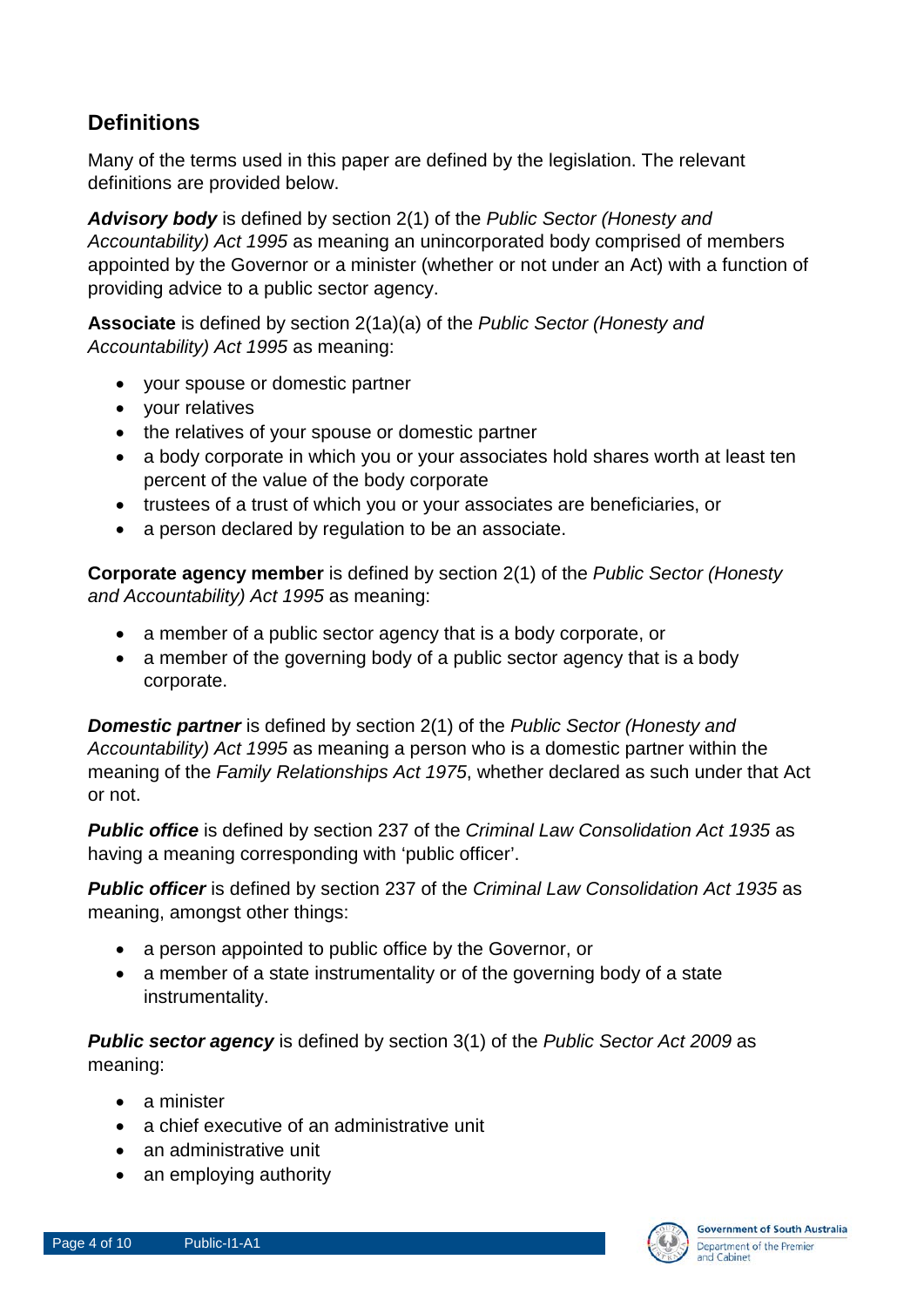- any other agency or instrumentality of the Crown
- a body corporate
	- o comprised of persons, or with a governing body comprised of persons, a majority of whom are appointed by the Governor, a minister or an agency or instrumentality of the Crown, or
	- o subject to control or direction by a minister.
- a person or body declared to be a public sector agency under the *Public Sector Act 2009*, or
- a subsidiary of any of the bodies or persons referred to above,

but does not include:

- a person or body declared under an Act not to be part of the Crown or not to be an agency or instrumentality of the Crown, or
- a person or body declared not to be a public sector agency under the *Public Sector Act 2009*.

*Relative* is defined by section 2(1) of the *Public Sector (Honesty and Accountability) Act 1995* as meaning:

- your spouse or domestic partner
- your parents, grandparents, and other remoter linear ancestors
- your children, grandchildren, and other remoter linear descendants, and
- your brothers and sisters.

*Spouse* is defined by section 2(1) of the *Public Sector (Honesty and Accountability) Act 1995*, which states that a person is the spouse of another if they are legally married.

*State instrumentality* is defined by section 237 of the *Criminal Law Consolidation Act 1935* as meaning an agency or instrumentality of the Crown or any body (whether or not incorporated) that is established by or under an Act and:

- is comprised of persons, or has a governing body comprised of persons, a majority of whom are appointed by the Governor, a minister, or an agency or instrumentality of the Crown, or
- is subject to control or direction by a minister.

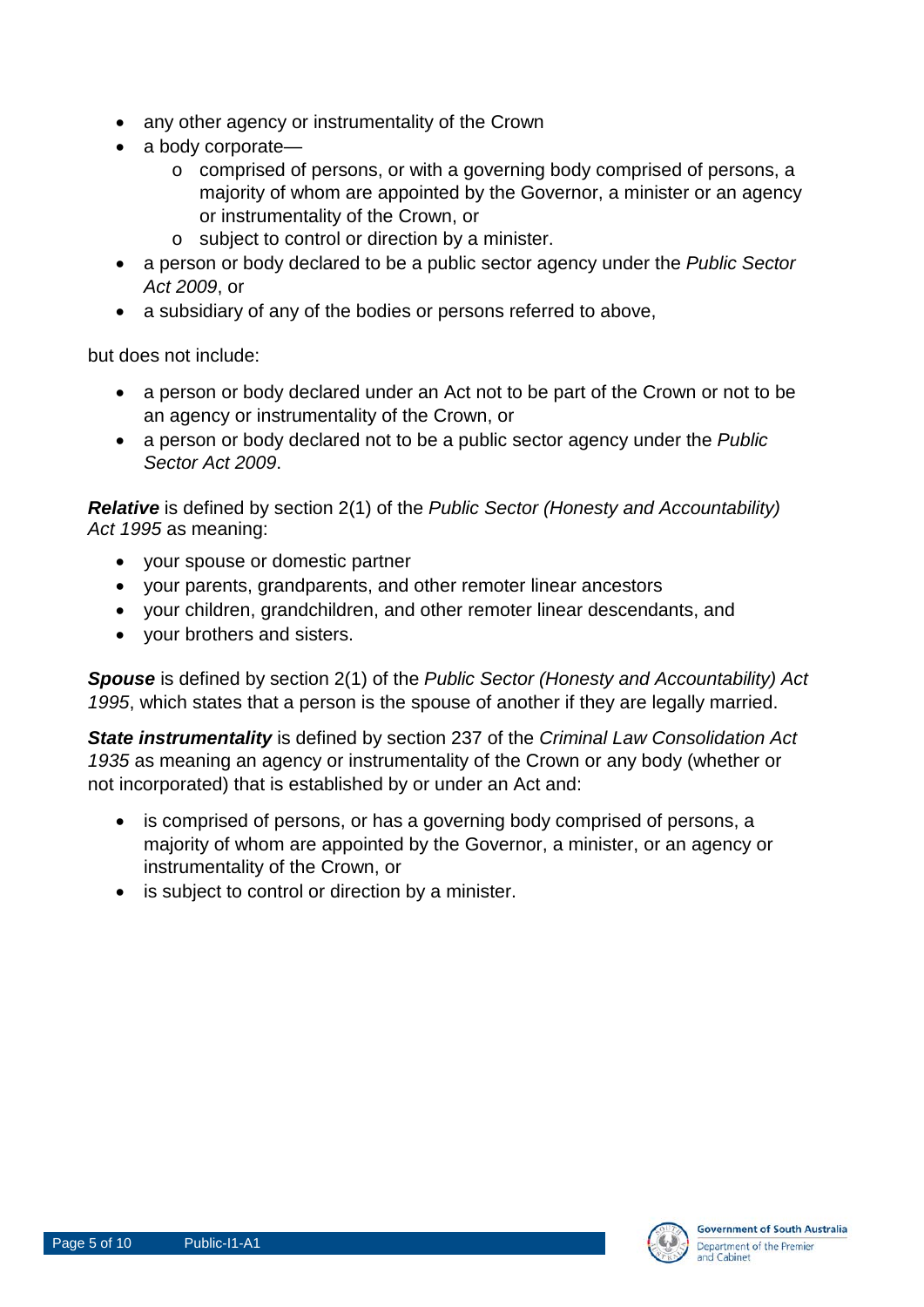## **Duties of board members**

The duties of corporate agency members and advisory body members are set out in the *Public Sector (Honesty and Accountability) Act 1995*. Some of these duties apply to members of both advisory bodies and corporate agencies, while others apply only to members of corporate agencies.

#### **Duties applicable to both corporate agency and advisory body members**

The following duties are applicable to both corporate agency members and advisory body members.

#### *Duty to act honestly*

You are required to act honestly when you're performing your functions. Failure to do so can result in a fine of \$15 000, four years' imprisonment, or both.

#### *Duty with respect to conflict of interest*

If you or an associate has an interest in a matter being considered by your board, you must leave the room when that matter is being discussed or voted on, and cannot take part in any discussion or voting. You must also provide, in writing, full and accurate details of your interest. If you are an advisory body member, your disclosure needs to be sent to your minister; corporate agency members must send their disclosure to the board itself.

Whether or not you have a conflict of interest depends on the matter being discussed and the nature of the interest you hold. For instance, if you held a significant number of shares in a company, and your board was considering bids for a major contract, you would most likely have a conflict of interest if the awarding of the contract is likely to affect the share price or business prospects of the company. If, however, you held only a few shares, or the board was considering a less significant contract which was unlikely to affect the company's share price or business prospects, it's less likely that your interest would conflict with your duty to the board.

Neither your board nor your chair can absolve you of your duty with respect to conflict of interest. The onus is on you to ensure that you comply. Failure to comply can attract a fine of \$15 000, and can result in any contracts in regard to which you had a conflict of interest being voided. You cannot be fined if you were not aware of the interest at the time, but the burden of proof will lie on you.

However, if you are a member of an advisory board that is not created under an Act, you may request that your minister provide you with direction in regard to resolving your conflict of interest. Provided that you comply with the directions given by the minister, you are exempt from the duty with respect to conflict of interest.

If you are a corporate agency member, and you acquire an interest that could conflict with your role on your board, you must disclose full and accurate details of the interest in writing to your board. All disclosures of interest by a corporate agency member must be recorded in the minutes and reported to your minister. If the minister believes you

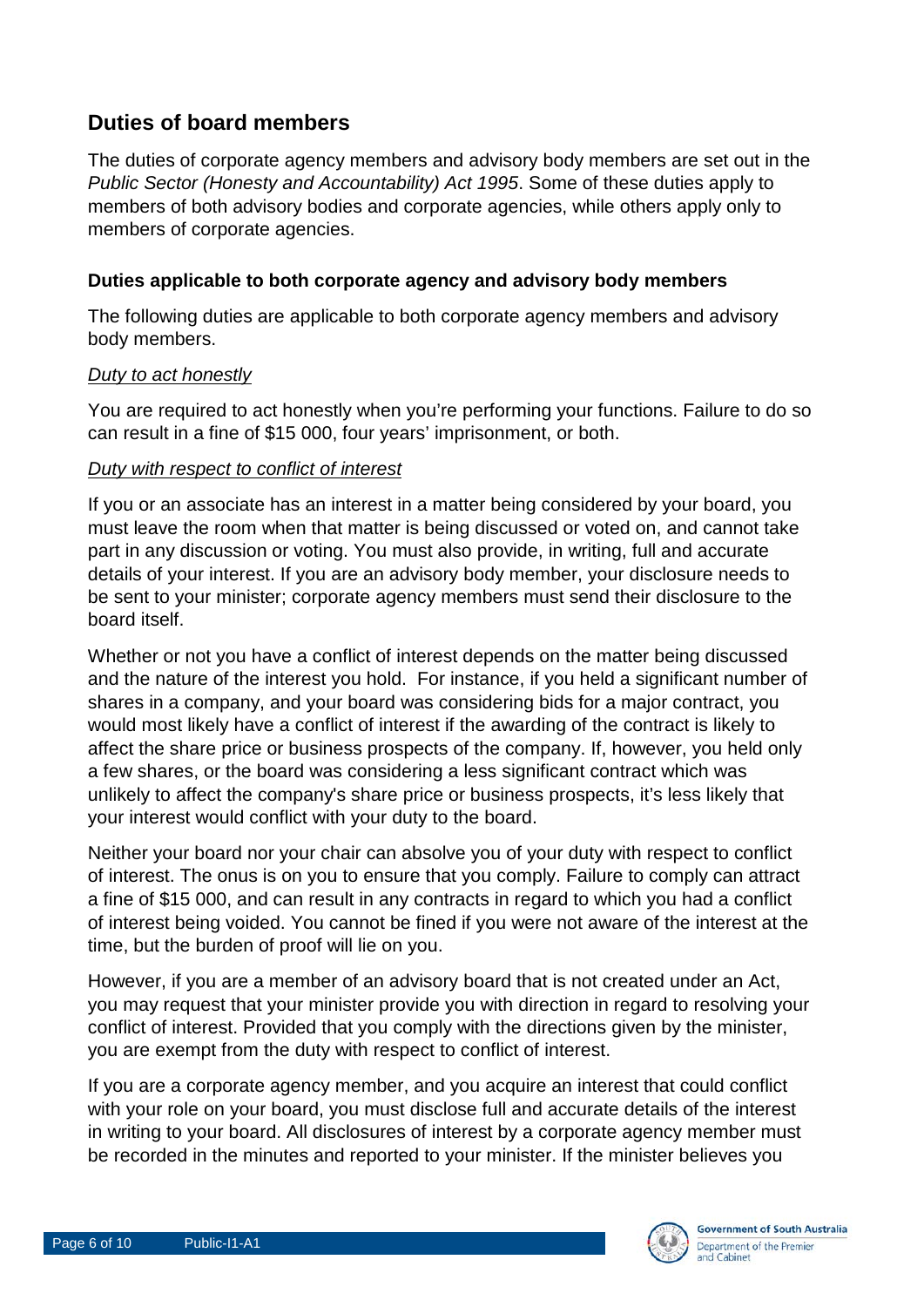hold an interest that is incompatible with your role as a corporate agency member, he or she can require that you get rid of the interest or resign from the board.

#### **Duties applicable only to corporate agency members**

In addition to the duty to act honestly and to manage conflicts of interest, corporate agency members must also comply with the duties set out below.

#### *Duty to exercise care and diligence*

You are required to exercise a reasonable degree of care and diligence at all times in the performance of your functions. If you are found to be guilty of culpable negligence, you may be liable for a fine of up to \$15 000.

If you are acting in accordance with a direction from your minister, you cannot be found guilty of culpable negligence.

#### *Duty not to be involved in unauthorised transactions*

Neither you nor your associates may be directly or indirectly involved in a transaction with your agency without the approval of your minister. If you or an associate is involved in an unauthorised transaction, you may be liable for:

- if you are found to have intentionally deceived or defrauded your agency or another party, a fine of up to \$15 000, four years' imprisonment, or both, or
- in any other case, a fine of up to \$4 000.

Unauthorised transactions may also be invalidated by your agency or your minister.

A transaction is not unauthorised if it merely consists of:

- the agency providing you or your associates with services in the course of its ordinary business and on ordinary terms, or
- the employment by the agency of a person under a contract of service.

For instance, an SA Water board member would not be involved in an unauthorised transaction simply because they obtained water and sewerage services from SA Water on the usual terms. However, if they or an associate provided services to SA Water, the transaction would be unauthorised if it not been approved by the minister.

#### *Duty not to hold unauthorised interests*

Neither you nor your associates may hold a financial interest, such as shares in your agency or debentures issued by it, without the approval of the relevant minister. If you or an associate holds an unauthorised interest in your agency, you may be liable for:

- if you are found to have intentionally deceived or defrauded your agency or another party, a fine of up to \$15 000, four years' imprisonment, or both, or
- in any other case, a fine of up to \$4 000.

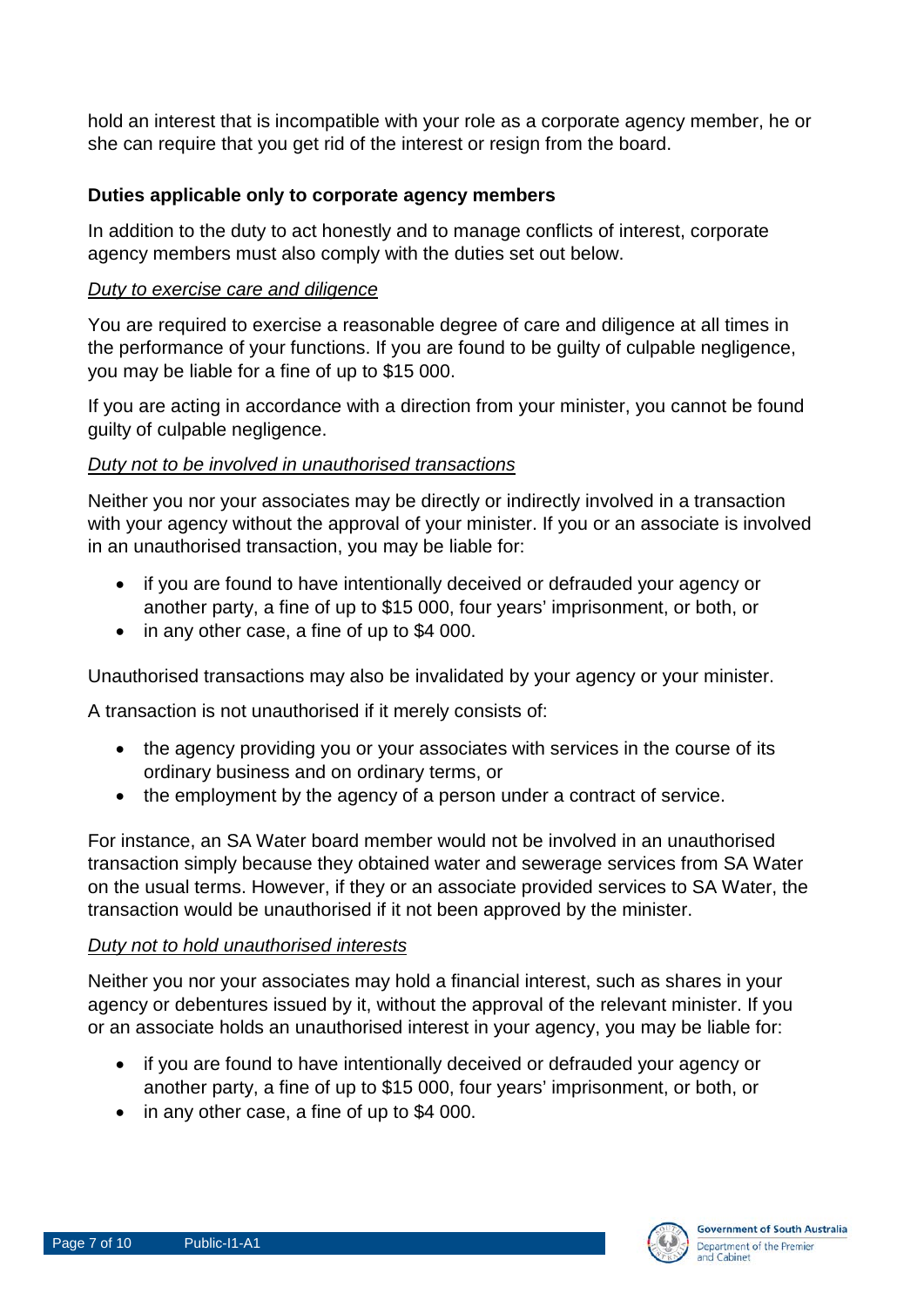For example, a member of the board of the SA Government Financing Authority (SAFA) could not purchase SAFA bonds (a form of debenture) without the approval of the **Minister** 

## **Penalties for breach of duties**

Apart from the fines and terms of imprisonment set out above, members of both advisory bodies and corporate agencies who breach their duties may be penalised as described below.

#### **Removal from board**

If you fail to comply with any of the duties imposed on you by the *Public Sector (Honesty and Accountability) Act 1995*, your minister has the power to remove you from your position on the board.

### **Civil liability for contravention of duties**

If you are convicted of an offence for contravention of any of the duties under the *Public Sector (Honesty and Accountability) Act 1995* other than the duty to exercise care and diligence, the court that convicts you may, in addition to imposing a penalty, order you to pay:

- an amount equal to any profit you or another person made as a result of your contravention, and
- compensation for any loss or damage suffered as a result of your contravention.

Even if proceedings are not brought against you for a contravention of your duties, your minister may sue you for any profit derived from the contravention or for compensation for damage or loss caused by your contravention.

## **Offences under the criminal law**

Part 7 of the *Criminal Law Consolidation Act 1935* sets out a number of criminal offences relating to current and former public officers, which includes current and former members of government boards, including both advisory bodies and corporate agencies.

## **Acting improperly**

You are considered to act improperly if you knowingly or recklessly act contrary to 'the standards of propriety generally and reasonably expected by ordinary decent members of the community to be observed by public officers'. However, you will not be taken to have acted improperly unless your actions are considered to warrant criminal sanction.

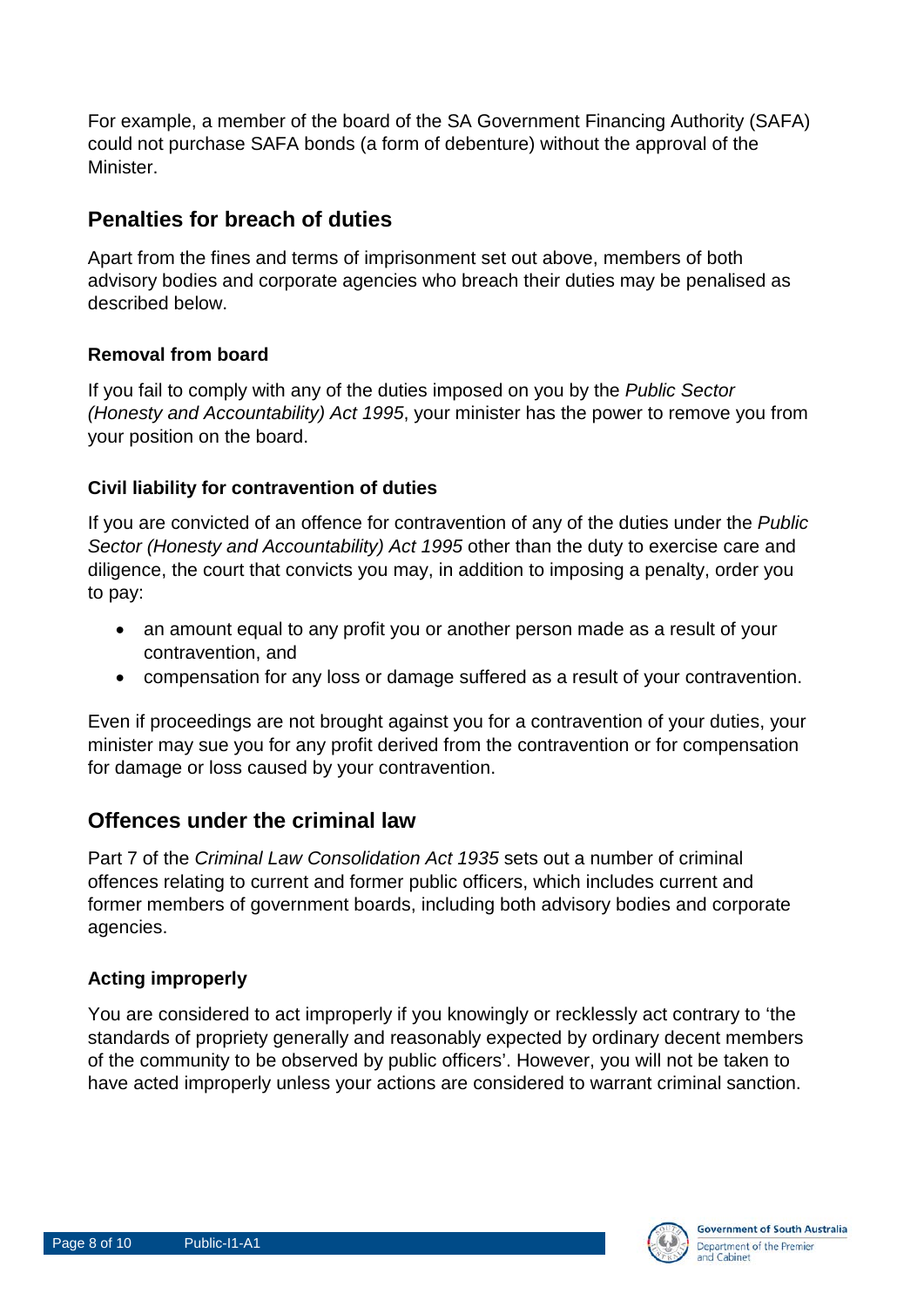#### **Bribery or corruption**

You may not improperly seek, accept, or agree to accept a benefit from another person as a reward or inducement for:

- an act or omission in your official capacity, or
- the exercise of power or influence you have, or purport to have, by virtue of your public office.

Engaging in bribery or corruption may render you liable to seven years' imprisonment.

#### **Abuse of public office**

You must not improperly:

- exercise power or influence you have by virtue of your public office
- refuse or fail to perform an official duty or function, or
- use information you have gained by virtue of your current or former public office,

with the intention of:

- securing a benefit for yourself or somebody else, or
- causing injury or detriment to somebody else.

If you are convicted of abuse of public office, you are liable to seven years' imprisonment.

#### **Demanding or requiring benefit on basis of public office**

You must not demand or require a benefit:

- by suggesting or implying that your demand should be complied with because you hold a public office, and
- knowing that you have no legal entitlement to the benefit.

If you are convicted of demanding a benefit on the basis of your public office, you are liable to seven years' imprisonment. However, this offence does not apply to demands you make to a proper authority in relation to your remuneration or conditions of appointment.